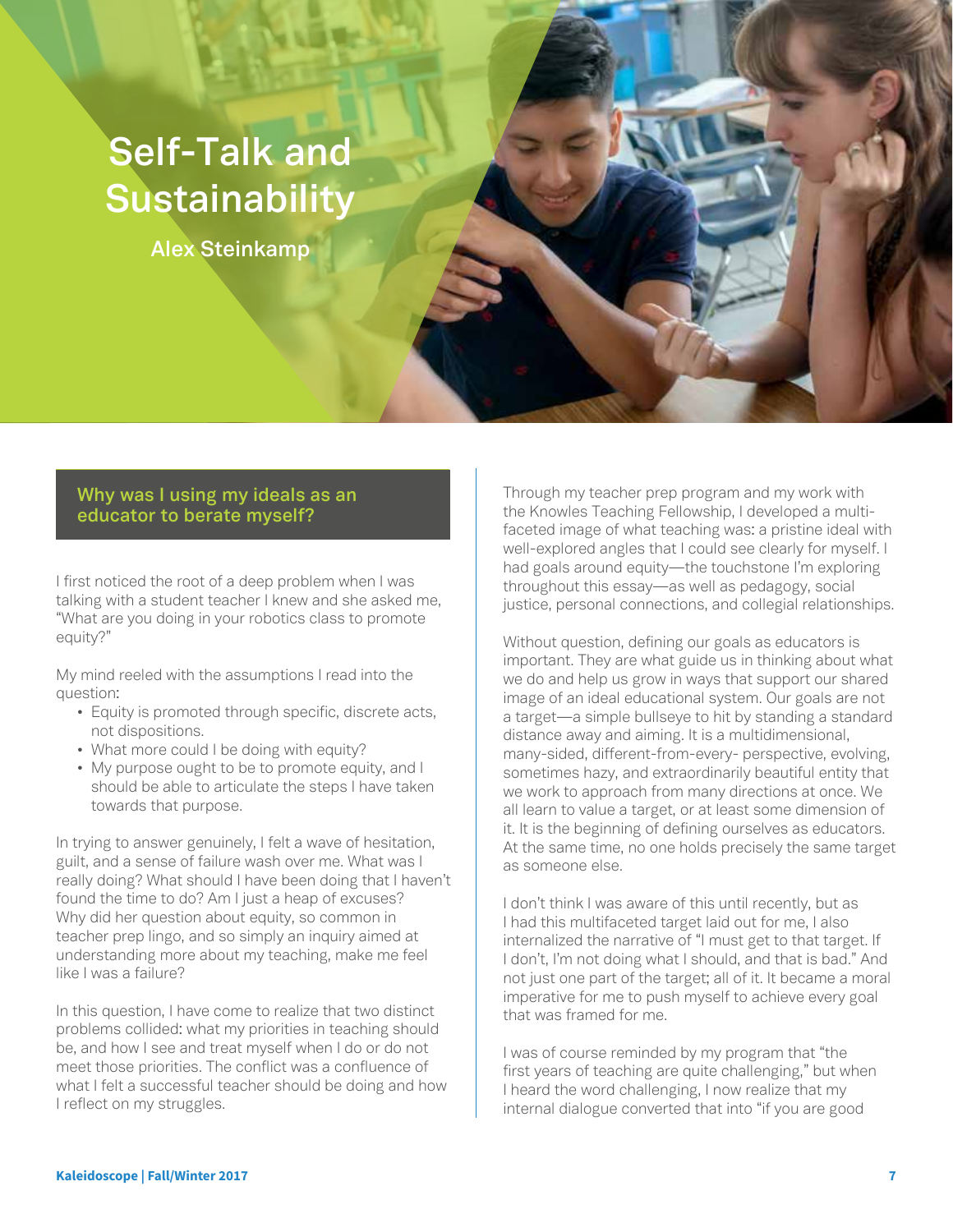

*What I should do is teach as well as I can and keep growing in areas that stretch me."*

enough, and work hard enough, you will get there." This accentuated every shortfall that I saw in myself. When I wasn't reaching my ideal, it was because I hadn't done enough.

This attitude was a hidden undercurrent for my first few years of teaching. I continually viewed everything I did in terms of how short of the target I fell and saw many pieces of my perfectly envisioned practice that I didn't do. I didn't find time to go meet with the girl's STEM club about taking my robotics class. I didn't make a personal connection with the families of each of my students. I

didn't track the voices that are most often heard in my classroom and consider who I was valuing more. I didn't. Therefore, in my head, I wasn't good. And every reason I had for what I didn't do, I called a cop-out; no matter what, I still should, and when I didn't, it was because I was a failure.

Those failures hit me hard. As a result of my consistent negative self-talk, I began to doubt that I truly valued my goals. If I really valued the target, wouldn't I be reaching it? When I struggled to adequately act on equity considerations in my classroom, I saw myself as being just as bad as someone who thought equity wasn't a

problem worth considering. It was easy to tell myself that I was bad; I had all this evidence. And why should I keep teaching when I was "bad?" I didn't see the cost my attitude carried—I cut myself down by continually doubting the core of my practice.

This blade can be turned against others as much as against ourselves. In the transition from teacher preparation to teaching, the reality of differing targets and priorities amongst our colleagues and administrators can be jarring. I felt resonance with my school administration that seemed to support my questioning of traditional physics teaching but felt paralyzed with frustration in working with colleagues who, to my first impression, seemed to not think that pedagogical questions were a high priority. It took me time to realize that the targets that they had were simply different from my own, and they were just as motivated to move towards effective education as I was. The difference was in the path they were choosing.

I believe it is important to accept that there are many different targets, and every person in education is trying to hold themselves towards their internally-defined target. Judging others based on how we see them meeting our own target, without seeking to understand how they see their targets, only serves to hinder our collective capacity to make positive change.

Keeping our eyes fixated on the target can even make a new teacher miss the narrative that once you start working at a school, the path to your target is not straight. You will have to adapt and compromise and struggle, and there are all sorts of costs and risks in your context that you have to determine before deciding

> what steps you take towards what goals. What we should do becomes weighed down with the personal costs of each act. It becomes more than just a cardinal direction to move towards, and we sometimes must spend a lot of time dismantling a barrier without actually making visible progress before we can resume approaching our goal.

The blade of "you should do more" exists to point us to the target we hope to attain. To help us cut a path through the obstacles blocking our way. To make us open our eyes to that which too many people ignore. To help us address the hidden inequities around us, to make

us question and unearth which parts of our practice are helpful and which are not. To urge us to grow towards every facet of our target.

Carrying that edge can be harmful to ourselves. Rather than serving as a call to action, I used that blade to hurt